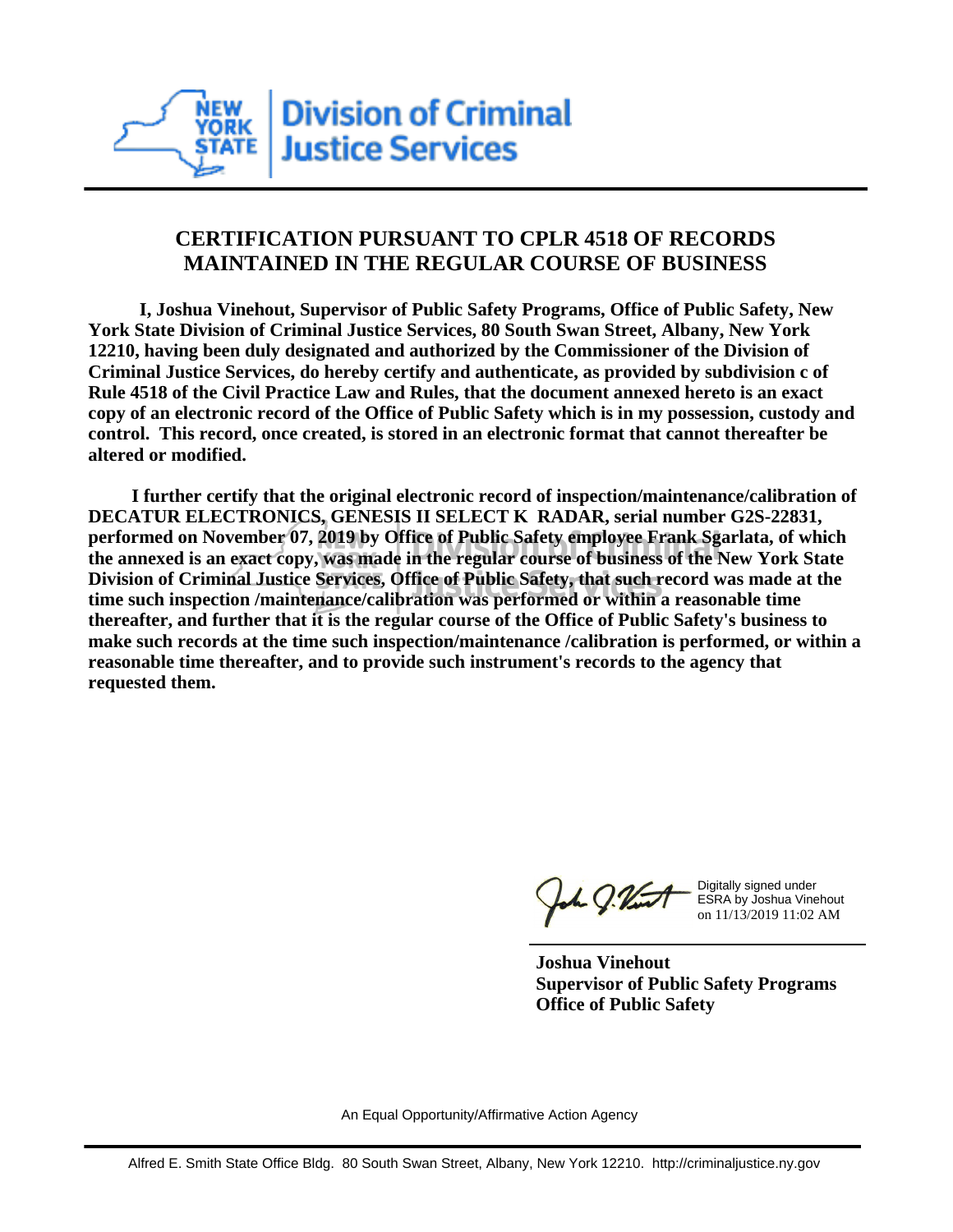## **RADAR RECORD OF INSPECTION / MAINTENANCE / CALIBRATION**

**Name of Submitting Agency: Hudson Falls Village Police Department Manufacturer: DECATUR ELECTRONICS Model: GENESIS II SELECT K Date: November 07, 2019** Serial Number: G2S-22831

 **I hereby certify that DECATUR ELECTRONICS RADAR, model GENESIS II SELECT K , serial number G2S-22831/ / G2SKD-06975 / / G2SKD-06990, has been calibrated using standards whose accuracies are established by the National Bureau of Standards, or have been derived by the ratio type of self calibration techniques. Calibration has been effected by controlled tests performed on the date indicated above.**

| <b>Test No</b> | <b>Internal Standard</b>                   | <b>Test Result</b> |
|----------------|--------------------------------------------|--------------------|
|                | 60 MPH                                     | 60 MPH             |
| <b>Test No</b> | <b>Certification Standard (Stationary)</b> | <b>Test Result</b> |
|                | 65 MPH                                     | 65 MPH             |
|                | 35 MPH<br>YORK                             | 35 MPH             |
| <b>Test No</b> | <b>Certification Standard (Moving)</b>     | <b>Test Result</b> |
|                | 65 MPH                                     | <b>30 MPH</b>      |
|                | 35 MPH                                     |                    |

**Turning Fork Certification / Date of Certification: November 07, 2019**

| <b>Serial Number</b> | <b>Frequency</b> | <b>Test Result</b> |
|----------------------|------------------|--------------------|
| 206407               | 4727 H.Z         | 65 MPH             |

**The above stated tuning fork has been tested and found to oscillate at 4727 Hertz. It will cause a calibration signal of 65 MPH when used with a Doppler traffic radar operating at 24,150 Mhz.**

| <b>Serial Number</b> | <b>Frequency</b> | <b>Test Result</b> |
|----------------------|------------------|--------------------|
| 206302               | 2536 HZ          | 35 MPH             |

**The above stated tuning fork has been tested and found to oscillate at 2536 Hertz. It will cause a calibration signal of 35 MPH when used with a Doppler traffic radar operating at 24,150 Mhz.**

 **I further certify that the entries made in these records were made at the time that the inspection /maintenance/calibration of the above identified RADAR was performed, or within a reasonable time thereafter.**

 *page 1 of 2* 

Digitally signed under ESRA by Frank Sgarlata on 11/7/2019 12:49 PM

**\_\_\_\_\_\_\_\_\_\_\_\_\_\_\_\_\_\_\_\_\_\_\_\_\_\_\_\_\_\_\_\_\_\_\_\_\_**

**Frank Sgarlata Highway Safety Equipment Technician Office of Public Safety**